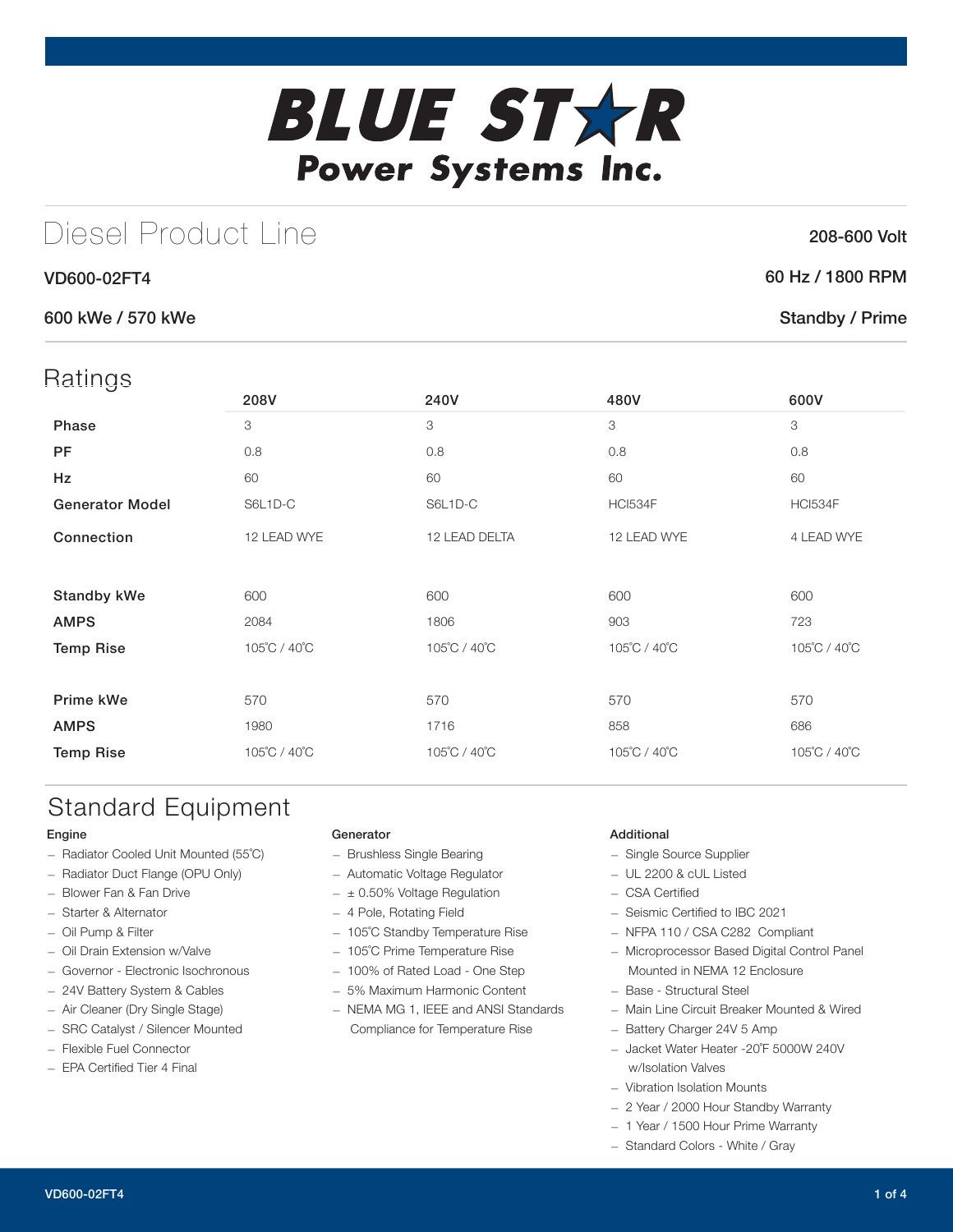#### 600 kWe / 570 kWe



# Application Data

| Engine                                                            |                                                                          |                                      |                                                |
|-------------------------------------------------------------------|--------------------------------------------------------------------------|--------------------------------------|------------------------------------------------|
| Manufacturer:                                                     | Volvo Penta                                                              | Displacement - Cu. In. (lit):        | 984 (16.12)                                    |
| Model:                                                            | <b>TWD1673GE</b>                                                         | Bore - in. (cm) x Stroke - in. (cm): | 5.67 (14.4) $\times$ 6.5 (16.5)                |
| Type:                                                             | 4-Cycle                                                                  | Compression Ratio:                   | 16.8:1                                         |
| Aspiration:                                                       | Turbo Charged, H <sub>2</sub> O to Air CAC                               | Rated RPM:                           | 1800                                           |
| <b>Cylinder Arrangement:</b>                                      | 6 Cylinder Inline                                                        | Max HP Stby (kWm):                   | 932 (695)                                      |
| <b>Exhaust System</b>                                             |                                                                          | Standby                              | Prime                                          |
| Gas Temp. (Stack): °F (°C)                                        |                                                                          | 903 (484)                            | 851 (455)                                      |
| Gas Volume at Stack Temp: CFM (m <sup>3</sup> /min)               |                                                                          | 4,866 (138)                          | 4,471 (127)                                    |
| Maximum Allowable Exhaust Restriction: in. H2O (kPa)              |                                                                          | 40.0 (10.0)                          | 40.0 (10.0)                                    |
| <b>Cooling System</b>                                             |                                                                          |                                      |                                                |
| Ambient Capacity of Radiator: °F (°C)                             |                                                                          | 131 (55.0)                           | 131 (55.0)                                     |
|                                                                   | Maximum Allowable Static Pressure on Rad. Exhaust: in. H2O (kPa)         | 0.50(0.12)                           | 0.50(0.12)                                     |
| Water Pump Flow Rate: GPM (lit/min)                               |                                                                          | 95.4 (361)                           | 95.4 (361)                                     |
| Heat Rejection to Coolant: BTUM (kW)                              |                                                                          | 13,933 (245)                         | 12,682 (222)                                   |
| Heat Rejection to CAC: BTUM (kW)                                  |                                                                          | 12,284 (216)                         | 11,829 (208)                                   |
| Heat Radiated to Ambient: BTUM (kW)                               |                                                                          | 12,092 (212)                         | 11,468 (201)                                   |
| <b>Air Requirements</b>                                           |                                                                          |                                      |                                                |
| Aspirating: CFM (m <sup>3</sup> /min)                             |                                                                          | 1,805(51.1)                          | 1,699 (48.1)                                   |
| Air Flow Required for Rad. Cooled Unit: CFM (m <sup>3</sup> /min) |                                                                          | 30,742 (870)                         | 30,742 (870)                                   |
|                                                                   | Air Flow Required for Heat Exchanger/Rem. Rad. CFM (m <sup>3</sup> /min) |                                      | Consult Factory For Remote Cooled Applications |
| <b>Fuel Consumption</b>                                           |                                                                          |                                      |                                                |
| At 100% of Power Rating: gal/hr (lit/hr)                          |                                                                          | 41.5 (157)                           | 39.4 (149)                                     |
| At 75% of Power Rating: gal/hr (lit/hr)                           |                                                                          | 30.4 (115)                           | 28.8 (109)                                     |
| At 50% of Power Rating: gal/hr (lit/hr)                           |                                                                          | 21.7 (82.0)                          | 20.6 (78.0)                                    |
| DEF Consumption (% of fuel consumption)                           |                                                                          | $\pm$ 6.68%                          | ± 6.68%                                        |
| <b>Fluids Capacity</b>                                            |                                                                          |                                      |                                                |
| Total Oil System: gal (lit)                                       |                                                                          | 12.7(48.0)                           | 12.7(48.0)                                     |
| Engine Jacket Water Capacity: gal (lit)                           |                                                                          | 8.72(33.0)                           | 8.72 (33.0)                                    |
| System Coolant Capacity: gal (lit)                                |                                                                          | 25.1(95.0)                           | 25.1 (95.0)                                    |
| DEF Tank Capacity: gal (lit)                                      |                                                                          | 52.8 (200.0)                         | 52.8 (200.0)                                   |

Deration Factors: Rated Power is available up to 4,921 Ft (1500m) at ambient temperatures to 122°F (50°C). Consult factory for site conditions above these parameters.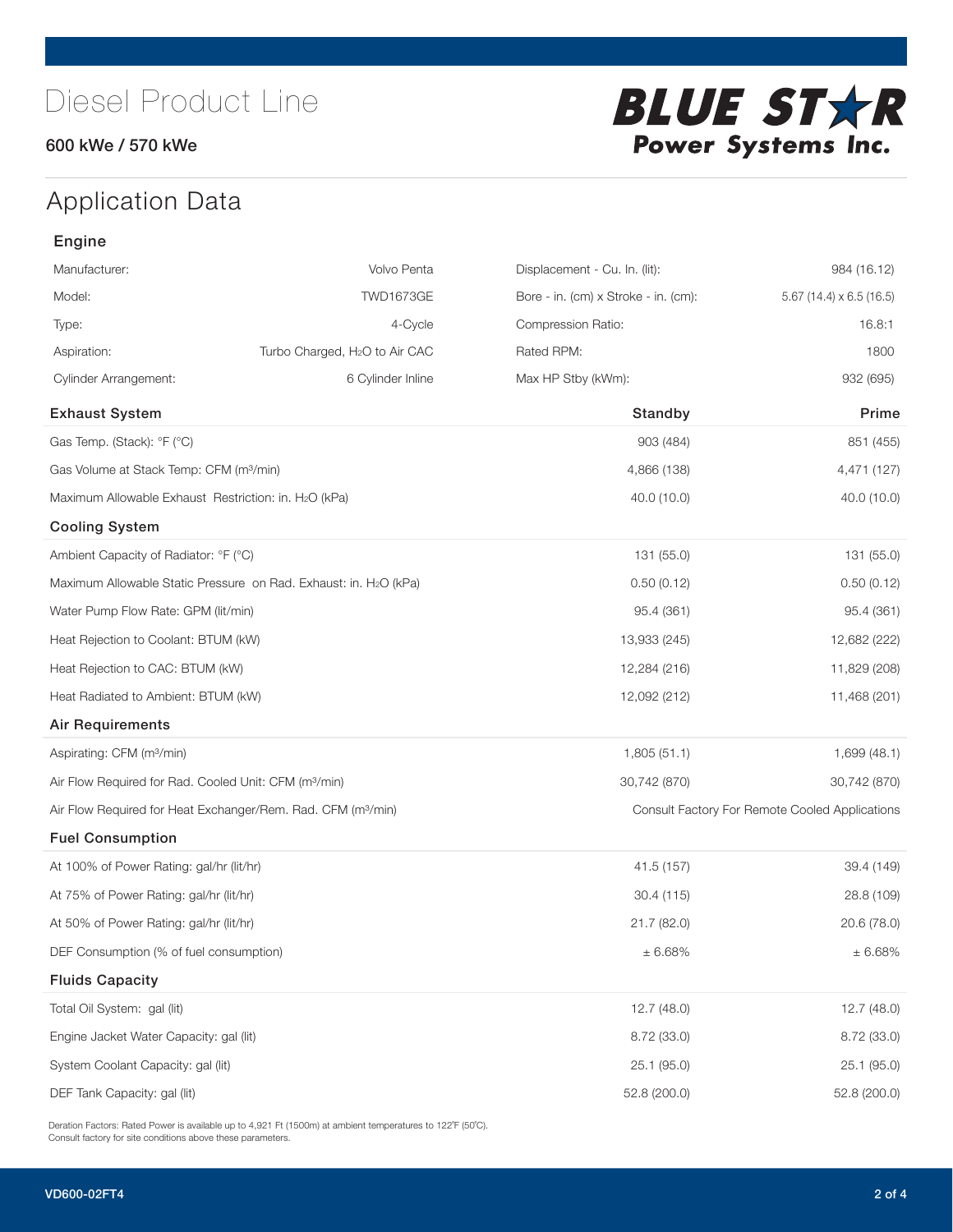# Diesel Product Line

#### 600 kWe / 570 kWe



### DCP7310 Control Panel

#### Standard Features

- Digital Metering
- Engine Parameters
- Generator Protection Functions
- Engine Protection
- CAN Bus (J1939) ECU Communications
- Windows-Based Software
- Multilingual Capability
- Remote Communications to DSE2548 Remote Annunciator
- 8 Programmable Contact Inputs
- 10 Contact Outputs
- RS485 Communicator Interface
- cULus Listed, CE Approved
- Event Recording
- IP 65 rating (with supplied gasket) offers increased resistance to water ingress
- NFPA 110 Level 1 Compatible

# Weights / Dimensions / Sound Data

|            | L x W x H         | <b>Weight lbs</b> |  |  |
|------------|-------------------|-------------------|--|--|
| <b>OPU</b> | 160 x 84 x 118 in | 13,425            |  |  |
| Level 1    | 198 x 84 x 122 in | 15,325            |  |  |
| Level 2    | 198 x 84 x 122 in | 15.400            |  |  |
| Level 3    | 252 x 84 x 122 in | 16.050            |  |  |
|            |                   |                   |  |  |

Please allow 6-12 inches for height of exhaust stack.

|            | No Load | Full Load |
|------------|---------|-----------|
| <b>OPU</b> | 91 dBA  | 94 dBA    |
| Level 1    | 86 dBA  | 89 dBA    |
| Level 2    | 82 dBA  | 84 dBA    |
| Level 3    | 74 dBA  | 76 dBA    |



STOP MANUAL OPTION AUTO ALARM START

[AUTO]

**BLUE STAR** Power Systems Inc.

Manual Mode Button and Indicator United States and Indicator United States and Indicator United States and Indicator United States and Indicator United States and Indicator United States and Indicator United States and Ind Configurable Button -  $\Box$  Auto Mode Button and Indicator

DIGITAL CONTROL PANEL

Module Display  $\Box$ 

 $\bullet$  $\bullet$  $\bullet$ 

 $\circledcirc$ 

Menu Navigation

Open Generator (Manual Mode Only)

Generator Breaker LED

Stop / Reset Mode Button and Indicator

 $\bullet$   $\circ$   $\bullet$ 

 $\sigma$ 

 $\mathbf{r}$ 

Close Generator (Manual Mode Only)

Generator Available LED

L Start Button

 $\blacksquare$